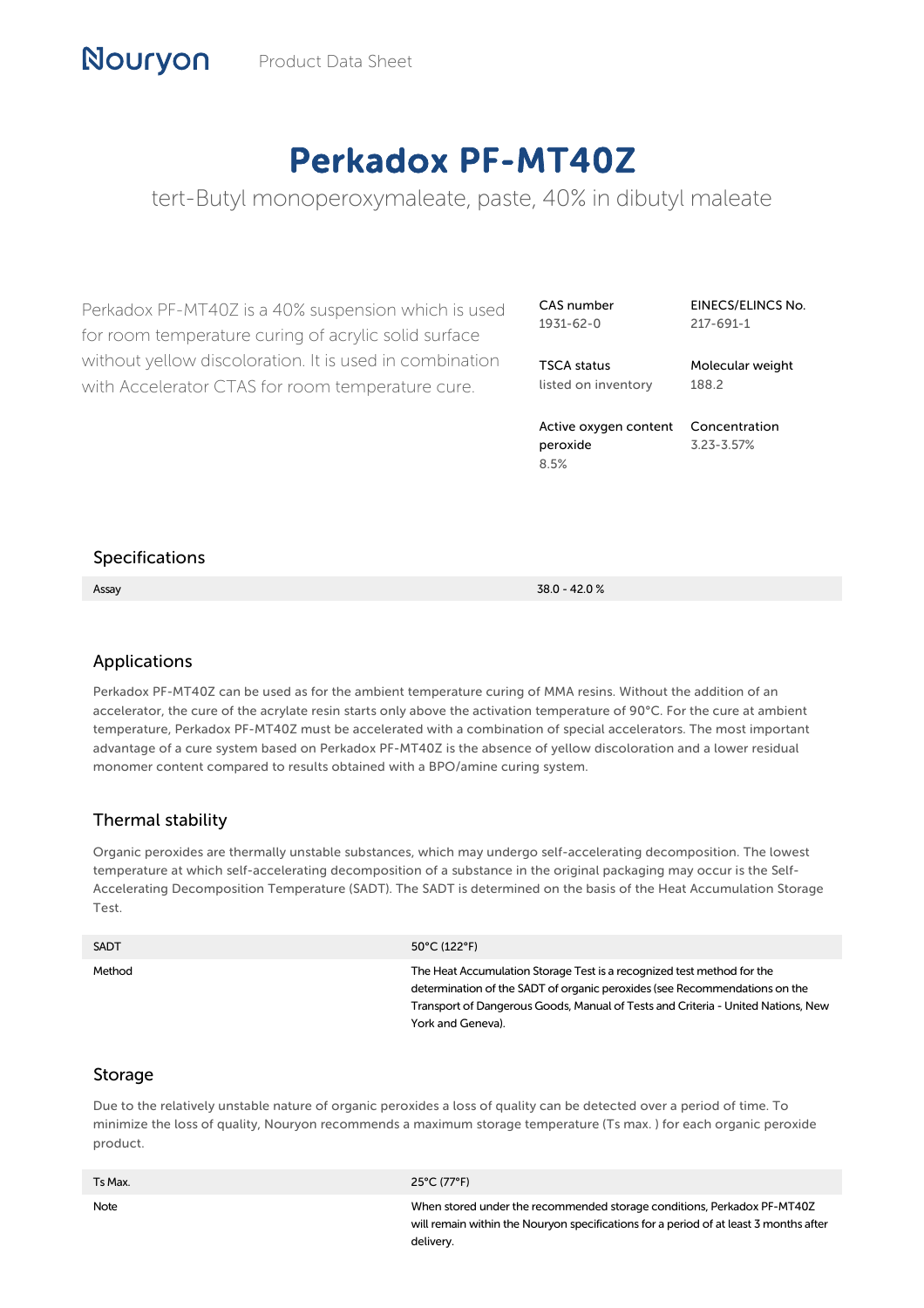## Packaging and transport

In North America Perkadox PF-MT40Z is packed in non-returnable, 5 gallon polyethylene containers of 39.7 lb net weight.In other regions the standard packaging is plastic pails for 14 kg peroxide.Both packaging and transport meet the international regulations. For the availability of other packed quantities contact your Nouryon representative.Perkadox PF-MT40Z is classified as Organic peroxide type E; solid, Division 5.2; UN 3108; PG I.

## Safety and handling

Keep containers tightly closed. Store and handle Perkadox PF-MT40Z in a dry well-ventilated place away from sources of heat or ignition and direct sunlight. Never weigh out in the storage room.Avoid contact with reducing agents (e.g. amines), acids, alkalis and heavy metal compounds (e.g. accelerators, driers and metal soaps). Please refer to the Safety Data Sheet (SDS) for further information on the safe storage, use and handling of Perkadox PF-MT40Z. This information should be thoroughly reviewed prior to acceptance of this product.The SDS is available at nouryon.com/sds-search.